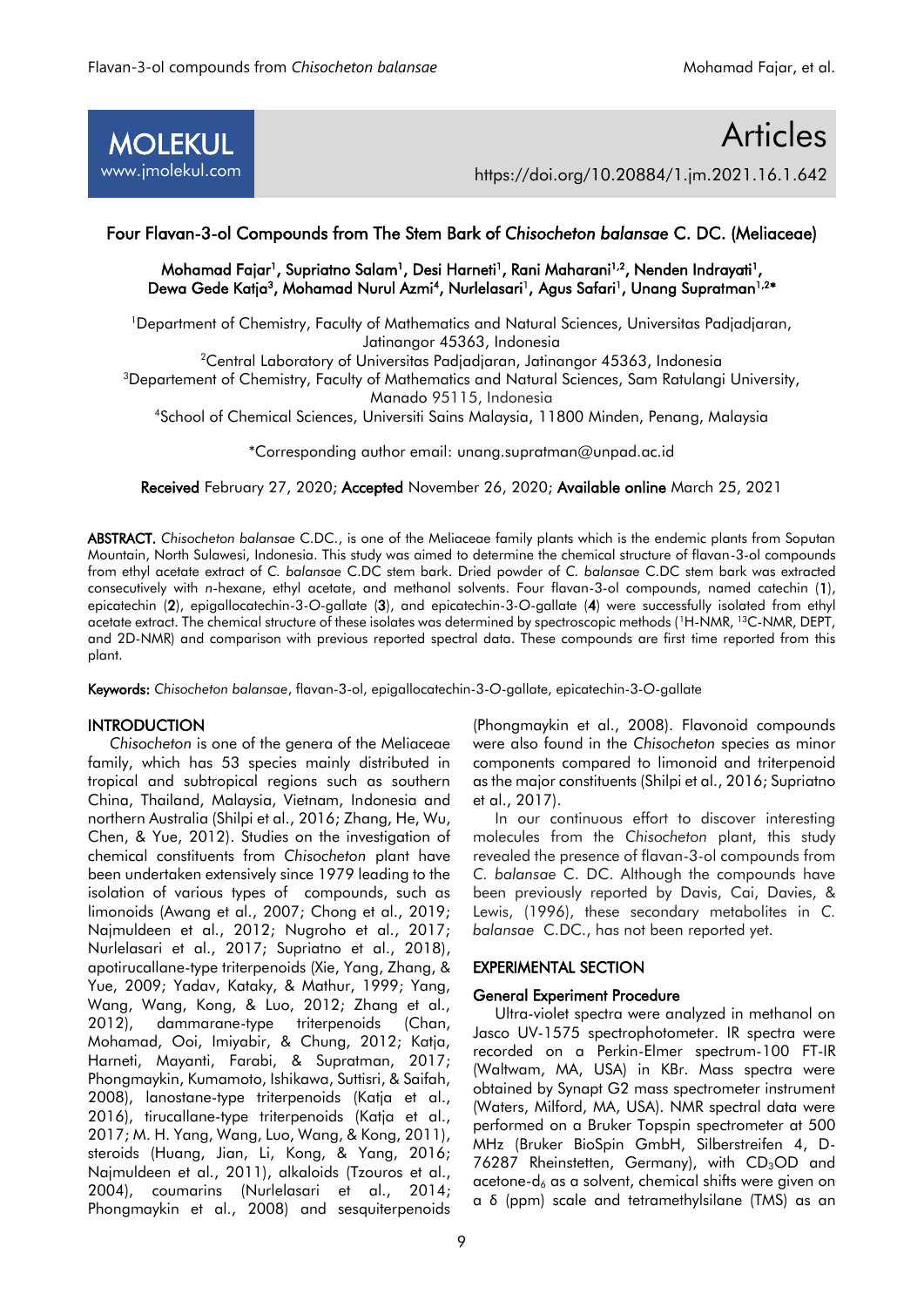internal standard. Column chromatography was conducted on silica gel 60 (Merck, Darmstadt, Germany) and Octa Decyl Sylane (ODS, Fuji Sylisia, Japan). TLC plates were precoated with silica gel GF<sub>254</sub> (Merck, 0.25 mm) and detection was achieved by spraying with 10%  $H_2SO_4$  in EtOH, followed by heating and analyzed under UV light at wavelength 254 and 365 nm.

#### Plant material

The stembark of *C. balansae* C.DC. was collected in Gunung Soputan, North Sulawesi, Indonesia on November 2017. The plant was identified by the staff of the Taxonomy Laboratory, Departement of Biology, Faculty Mathematics and Natural Sciences, Universitas Padjadjaran (No. BO-1294551) has been deposited at the herbarium.

### Extraction and isolation

The dried stembark of *C. balansae* (C.DC.) (1.91 kg) was successively extracted with *n*-hexane, EtOAc, and MeOH. Each extract was evaporated under vacuum. After evaporation three crude were obtained: *n*-hexane (7.71 g), ethyl acetate (122.1 g) and methanol (287.1 g). The ethyl acetate extract (122.1 g) was separated by vacuum liquid chromatography (VLC) packed with silica gel G60 by gradient elution of  $CH_2Cl_2$ -EtOAc-MeOH (100:0:0 – 0:0:100) to give ten fractions (A-J). Fraction E (1.06 g) was subjected using fractionation chromatography (silica  $G_{60}$  230-400 mesh) with an *n*-hexane - EtOAc gradient system, yielding 8 fractions (E1-E8). Fraction E8 was further fractionated using *n*-hexane:CHCl<sub>3</sub>:EtOAc (20:25:55) to mainly afford eight fractions (E8a-E8h). Purification of the fraction E8f on column eluted with *n*hexane:chloroform: EtOAc (3:3:4) afforded compound  $1$  (26.1 mg). Fraction **F** (2.99 g) was separated using *n*-hexane: EtOAc (5:5) with 1% addition of concentrated formic acid afforded compound 1 (23.1 mg) and compound 2 (4.2 mg). Fraction G (4.49 g) was fractionated by column chromatography using CHCl<sub>3</sub>:acetone (10:0-0:10) gradient system to mainly afford 10 fractions (G1- G10). Fraction G8 (358 mg) was separated with CH2Cl2: EtOAc:methanol (12:7:1) with 4% addition of concentrated formic acid until obtained eight fractions (G8a-G8h). Purification of the fraction G8c (56 mg) eluted with  $CHCl<sub>3</sub>:acetone (8:2)$  with an addition of 4% of concentrated formic acid yielded compound 1 (4.3 mg). Fraction G8d (165 mg) was fractionated using CHCl<sub>3</sub>: acetone (9:1) with 4% addition concentrated formic acid to mainly afforded compound 3 (24.3 mg) and other five fractions (G8d1-G8d5). Fraction G8d3 (87 mg) was purified by chloroform: acetone (8:2) with 4% addition concentrated formic acid afforded compound 4.

#### RESULTS AND DISCUSSIONS

The ethyl acetate extract of the stembark of *C. balansae* C.DC was chromatographed over vacuumliquid chromatography (VLC) and silica gel column chromatography to afford compounds 1, 2, 3 and 4 (Figure 1)

Compound 1 was obtained as a white amorphous solid. The molecular formula was determined to be  $C_{15}H_{14}O_6$  on the basis of the HR-TOFMS spectrum showing [M+H]<sup>+</sup>*m/z* 290.0878, (calculated *m/z* 290.0787). The IR spectra of compound 1 showed absorption peaks for hydroxyl (3293 cm-1 ), aliphatic  $(2936 \text{ cm}^{-1})$ , C=C aromatic bond  $(1523 \text{ cm}^{-1})$  and ether (1147 and 1057 cm<sup>-1</sup>) groups. Additionally, the UV spectrum showed absorption peaks at 210 and 281 nm, both peaks indicated the presence of conjugated  $\pi$ - $\pi$ <sup>\*</sup> transitions arising from the aromatic rings (Shiono et al., 2013; Shiono et al., 2016). 13C-NMR (CD3OD, 125 MHz) and DEPT 135 data showed fifteen atom carbons, with one methylene, two oxygenated methines, five methine olefinic carbons and seven quaternary olefinic carbon (12 *sp<sup>2</sup>* carbons). Based on the molecular formula and NMR data (Table 1), nine-degree of unsaturation were identified, which described as six pairs of C *sp<sup>2</sup>* and tricyclic flavonoid. <sup>1</sup>H-NMR (CD<sub>3</sub>OD, 500 MHz) spectrum showed nine signals proton were observed, which were two aromatic protons at  $\delta_H$  5.92 ppm (1H, d, *J =* 2.1 Hz) and 5.83 ppm (1H, d, *J* = 2.1 Hz) that were assigned to H-6 and H-8 of ring A, three aromatic protons at  $\delta_H$  6.83 ppm (1H, d,  $J = 1.6$  Hz), 6.76 ppm (1H, d, *J* = 8.1 Hz) and 6.72 ppm (1H, dd,  $J = 8.1$ , 1.6 Hz) proven to be H-2', H-5' and H-6, respectively of ring B, two oxygenated methine signals proton at  $\delta_H$  4.56 ppm (1H, d, 7.5 Hz) and 3.97 ppm (1H, dd, *J* = 7.5, 5.5 Hz) also one methylene proton at 2.50 ppm (1H, dd, 16.1, 8.1 Hz) and 2.83 ppm (1H, dd, *J =* 16.1, 5.5 Hz) assigned to H-2, H-3, H-4 $α$  and H-4 $β$  of ring C. Two metacoupled proton between H-6 and H-8 (*J* = 2.1 Hz) with HMBC correlation between H-6 to C-5, C-9 and C-7 and H-8 to C-7, C-9, C-10 strongly suggest of ring A moiety. Ring B is benzene trisubstituted that has been identified as *meta*-coupling between H-2' to H-6' (*J =* 1.6 Hz), *ortho*-coupling between H-5' to H-6'  $(J = 8.1$  Hz) and these data were supported by <sup>1</sup>H-<sup>1</sup>H COSY cross peak between H-5'/H-6' and the presence of HMBC correlation between H-2' to C-1', C-3', C-4' and C-2. The flavan-3-ol skeleton was confirmed in ring  $C$ , after the presence of  $H$ - $H$ COSY cross peak between H-2/H-3/H-4 and also HMBC correlation between H-2 to C-4, C-3 and C-9, and H-4 to C-2, C-3, and C-10 (Figure 2.). Based on <sup>1</sup>H-NMR data, the coupling constant between H-2 and H-3 was 2,3*J =* 7.5 Hz, referred to *trans* pseudoaxial-pseudoaxial relationships between C-2 and C-3 conformations. As a result, H-2 is β*-*orientation and H-3 is *α-*orientation. Consequently, the structure of compound 1 was deduced as *trans*-3,5,7,3',4'-pentahydroxyflavan. A detailed comparison of NMR spectra with literature (El-Razek, 2007) showed compound 1 is a  $(+)$ -catechin.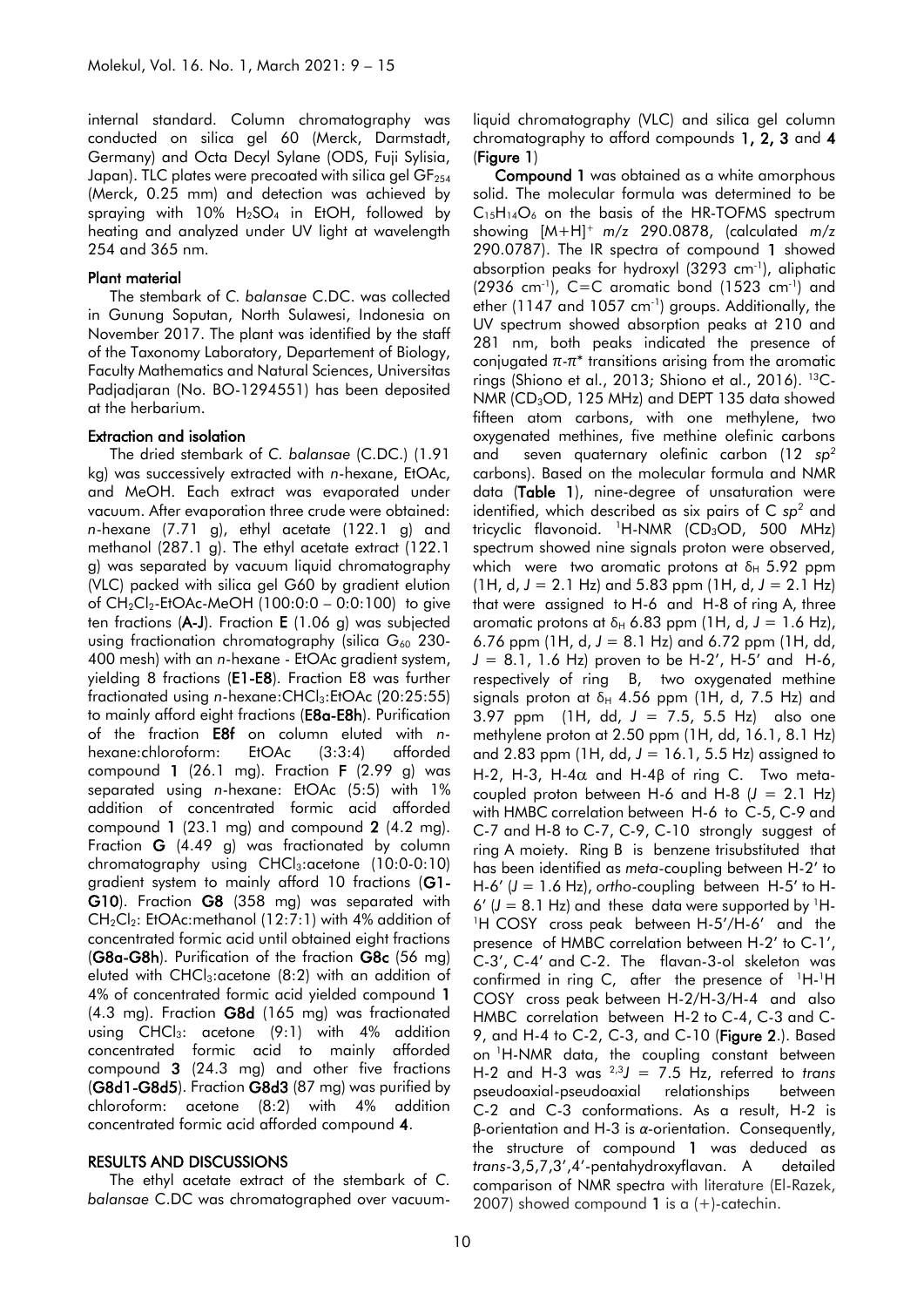

Figure 1. Chemical Structures of Compounds  $1 - 4$ 



Figure 2. Selected <sup>1</sup>H-<sup>1</sup>H COSY and HMBC correlations for compound 1.



Figure 3. Selected NOE correlations for compounds 2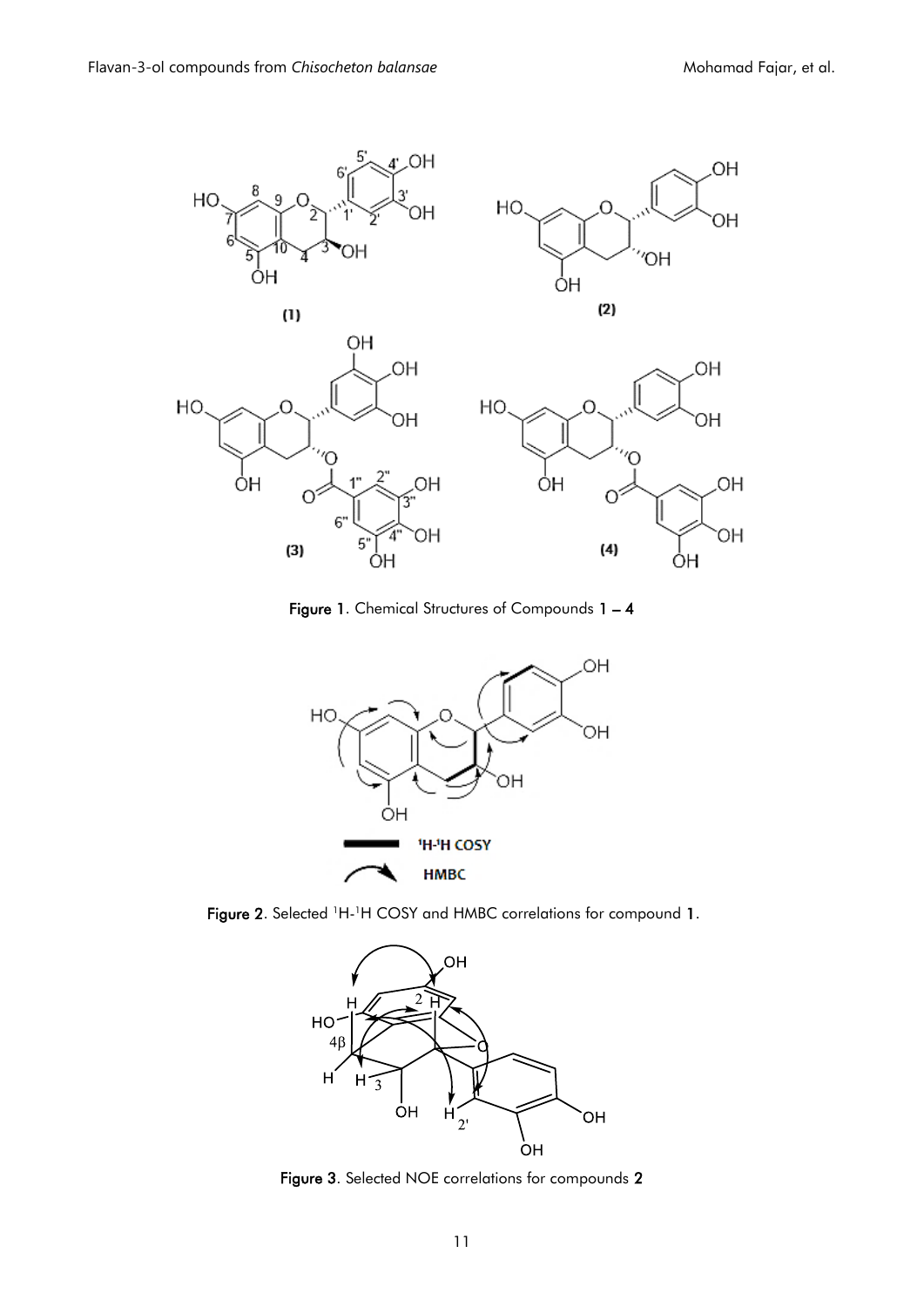| Position          |                                           |                    |                                             |                    | 3                                          |                    |                                              |                       |
|-------------------|-------------------------------------------|--------------------|---------------------------------------------|--------------------|--------------------------------------------|--------------------|----------------------------------------------|-----------------------|
| Carbon            | $\delta_H$ [( $\Sigma H$ , mult., J (Hz)] | $\delta_c$ (mult.) | $\delta_H$ [( $\Sigma H$ , mult., J<br>(Hz) | $\delta c$ (mult.) | $\delta_H$ [( $\Sigma H$ , mult.,<br>J(Hz) | $\delta_c$ (mult.) | $\delta_H$ [( $\Sigma H$ , mult., J<br>(Hz)] | $\delta c$<br>(mult.) |
| $\overline{2}$    | 4.56 (1H, d, 7.5)                         | $82.9$ (d)         | $4.81$ (1H, s)                              | 79.9 (d)           | $4.97$ (1H, s)                             | 78.2 (d)           | 5.02 (1H, $s$ )                              | 78.7 (d)              |
| 3                 | 3.97 (1H, dd, 7.5, 5.5)                   | $68.9$ (d)         | 4.17 (1H, br. s)                            | $67.6$ (d)         | $5.46$ (1H, s)                             | $69.8$ (d)         | $5.52$ (1H, s)                               | 70.1 (d)              |
| 4                 | 2.83 (1H, dd, 16.1,                       | $28.6$ (t)         | 2.86 (1H, dd,                               | $29.4$ (t)         | 2.94 (1H, dd,                              | $26.7$ (t)         | 2.99 (1H, dd,                                | $26.9$ (t)            |
|                   | (5.5)                                     |                    | 16.5, 4.5                                   |                    | 17.3, 4.5                                  |                    | 17.4, 4.6) 2.85                              |                       |
|                   | 2.50 (1H, dd, 16.1,                       |                    | 2.73 (1H, dd,                               |                    | 2.83 (1H, dd,                              |                    | (1H, dd, 17.5,                               |                       |
|                   | 8.1)                                      |                    | 16.5, 3.0                                   |                    | 17.3, 1.7                                  |                    | 1.7)                                         |                       |
| 5                 |                                           | 157.9(s)           |                                             | 157.4(s)           |                                            | 157.8(s)           |                                              | 157.8(s)              |
| 6                 | 5.92 (1H, d, 2.1)                         | $96.4$ (d)         | 5.92 $(H, s)$                               | 95.9 (d)           | 5.92 $(1H, s)$                             | $96.4$ (d)         | 5.97 (1H, d, 1.3)                            | 96.7 (d)              |
|                   |                                           | 157.7(s)           |                                             | 158.1(s)           |                                            | 157.8(s)           |                                              | 157.8(s)              |
| 8                 | 5.83 (1H, d, 2.1)                         | $95.6$ (d)         | 5.94 (1H, $s$ )                             | 96.4 (d)           | 5.92 $(1H, s)$                             | $96.4$ (d)         | 5.97 (1H, d, 1.3)                            | 96.7 (d)              |
| 9                 |                                           | 157.0(s)           |                                             | 157.7(s)           |                                            | 157.7(s)           |                                              | 157.7(s)              |
| 10                |                                           | 100.9(s)           |                                             | 100.1(s)           |                                            | 99.0(s)            |                                              | 99.5(s)               |
| 1'                |                                           | 132.3 (s)          |                                             | 132.4 (s)          |                                            | 130.6 (s)          |                                              | 131.5(s)              |
| $2^{\prime}$      | $6.83$ (1H, d, 1.6)                       | $115.4$ (d)        | $6.97$ (1H, s)                              | $115.4$ (d)        | $6.53$ (1H, s)                             | $106.7$ (d)        | 6.94 (1H, d, 1.7)                            | $115.2$ (d)           |
| $3^\prime$        |                                           | 146.3(s)           |                                             | 145.8(s)           |                                            | 146.4(s)           |                                              | 146.1(s)              |
| 4'                |                                           | 146.3(s)           |                                             | 146.0(s)           |                                            | 133.4 (s)          |                                              | 146.1(s)              |
| 5'                | $6.76$ (1H, d, 8.1)                       | $116.2$ (d)        | $6.80$ (1H, d, 8.5)                         | $116.0$ (d)        |                                            | 146.4(s)           | 6.70 (1H, d, 8.2)                            | $116.1$ (d)           |
| 6'                | 6.72 (1H, d, 8.1, 1.6)                    | $120.2$ (d)        | $6.76$ (1H, d, 8.5)                         | $119.5$ (d)        | $6.53$ (1H, s)                             | $106.7$ (d)        | 6.80 (1H, dd, 8.2,                           | $119.5$ (d)           |
|                   |                                           |                    |                                             |                    |                                            |                    | 1.7)                                         |                       |
| 1''               |                                           |                    |                                             |                    |                                            | $121.5$ (s)        |                                              | 121.5(s)              |
| 2 <sup>''</sup>   |                                           |                    |                                             |                    | $6.94$ (1H, s)                             | $110.0$ (d)        | $6.95$ (1H, s)                               | $110.3$ (d)           |
| 3''               |                                           |                    |                                             |                    |                                            | 146.1(s)           |                                              | 146.4 (s)             |
| 4''               |                                           |                    |                                             |                    |                                            | 139.4(s)           |                                              | 139.9(s)              |
| 5''               |                                           |                    |                                             |                    |                                            | 146.1(s)           |                                              | 146.4(s)              |
| 6''               |                                           |                    |                                             |                    | $6.94$ (1H, s)                             | $110.0$ (d)        | $6.95$ (1H, s)                               | $110.3$ (d)           |
| CO <sub>2</sub> H |                                           |                    |                                             |                    |                                            | 167.0(s)           |                                              | 167.7(s)              |

Table 1. NMR data for Compounds 1, 2, 4 (CD<sub>3</sub>OD) and 3 (acetone-d<sub>6</sub>) 500 MHz for <sup>1</sup>H NMR and 125 MHz for <sup>13</sup>C NMR)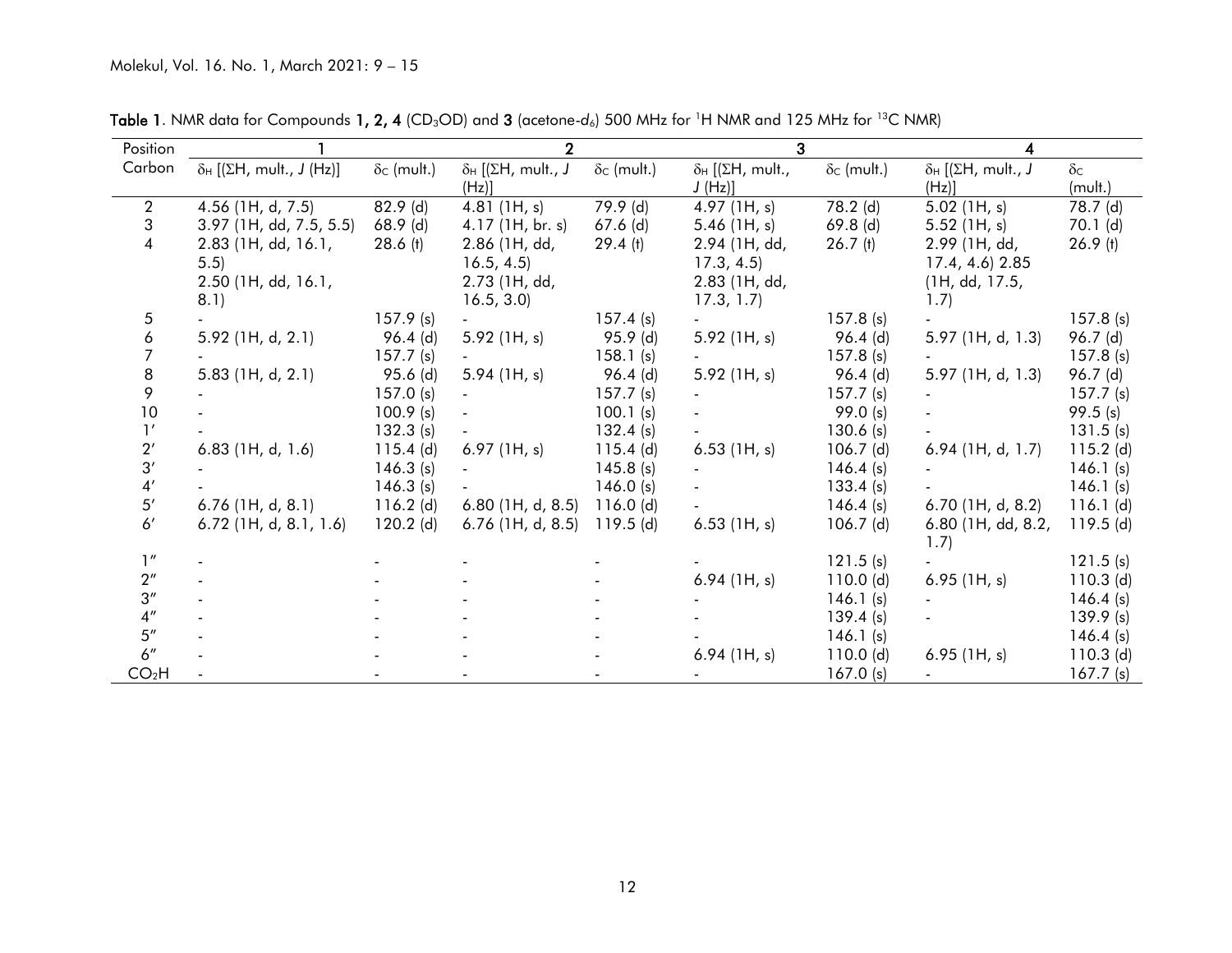Compound 2 was obtained as a yellow amorphous solid. The molecular formula was determined to be  $C_{15}H_{14}O_6$  on the basis of the HR-TOFMS spectrum showed [M+H]<sup>+</sup>*m/z* 290.0878, (calculated *m/z* 290.0787). UV spectrum of 2 (MeOH) *λmax* nm (log ε) 276 (3.94), IR (KBr) *V*max (cm-1 ) 3330 (O-H stretch), 1550 (C=C aromatics stretch), 1140 (asymmetric C-O-C stretch), 1045 (symmetric C-O-C stretch), 830 (substituted benzene ring). The NMR data (Table 1.) for compound 2, almost similar with compound 1, except for the proton H-2 and H-3 which appeared as singlets and broad singlets, respectively. Based on the splitting pattern, compound 2 has a smaller coupling constant than compound 1.

This feature (2,3*J* value less than 1 Hz) is the characteristic of the flavan structure with *cis*-2,3 stereochemistry (Clark-Lewis, Jackman, & Spotswood, 1964; Usman, Thoss, & Nur-e-alam, 2016). In <sup>1</sup>H-<sup>1</sup>H COSY and HMBC analysis, compound 2 showed similar correlation with compound 1. In NOESY experiment, it showed the cross peak between H-2/H-3/H-4β/H-2' to confirmed the conformation of H-2 and H-3 were pseudoaxial-pseudoequatorial relationships (*cis*-2,3) (Figure 3.). On the basis of data, the structure compound 2 was determined as *cis*-3,5,7,3',4' pentahydroxyflavan and identified as (-)-epicatechin (2), by comparison with spectral data in the literature (El-Razek, 2007).

Compound 3 was obtained as a brown amorphous solid. <sup>13</sup>C-NMR spectra (acetone-d<sub>6</sub>, 125 MHz) compared with the DEPT 135° spectra were showed twenty-two atom carbons, with one quaternary carbon ester, one methylene, two oxygenated methines, then six methines and twelve quaternary olefinic carbons. <sup>1</sup>H-NMR (acetone-*d*6, 500 MHz) spectrum showed the presence of seven signals proton region. Two oxygenated methines at 5.46 ppm (1H, s) and 4.93 ppm (1H, s) together with two signals of *gem*-protons at 2.83 ppm (1H, dd, *J* = 17.3, 1.7 Hz) and 2.94 ppm (1H, dd, J = 17,3, 4.4 Hz) that were supported with <sup>1</sup>H-<sup>1</sup>H-COSY, HSQC and HMBC correlations, revealed H-3, H-2, H-4β and H-4β in ring C of flavan-3-ol skeleton. Three methine singlet protons in the aromatic region at 5.93 ppm (2H, s), 6.53 ppm (2H, s) and 6.94 ppm (2H, s) indicated three aryl moieties in the structure compound 3. Proton H-3 in compound 3 has a greater chemical shift than compounds 1 and 2 (up to 1.5 ppm), indicating the presence of galloyl ester groups in C-3 (Davis et al., 1996). The presence of galloyl moiety was confirmed by HMBC correlation between proton at 6.94 (2H, s) with carbon at 121.5 ppm (C-1''), 146.1 ppm (C-3'') and 139.4 ppm (C-4''). Other HMBC correlations showed that protons at 5.93 ppm (2H, s) assigned to H-6 and H-8 have correlation with carbon

at 99.0 ppm (C-10), 157.8 ppm (C-5 & C-7) and 157.7 ppm (C-9) for confirmation of ring A. Protons at 6.53 ppm (2H, s) have correlation with 130.6 ppm (C-1'), 146.4 ppm (C-3') and 133.4 ppm (C-4') have revealed moiety of ring B. In the coupling constant analysis, compound 3 has the same conformation as compound 2, since the splitting pattern for H-2 and H-3 were singlet. NOESY showed correlation between H-2 to H-3. Compound 3 was characterized as (-)-epigallocatechin-3-*O*-gallate by the analysis of 1D and 2D NMR data and by comparison with their reported spectroscopic data (Choi et al., 2015).

Compound 4 was obtained as dark purple amorphous solid. The NMR data of compound 4 (Table 1) had fairly identical pattern to those of compound 2 with small distinction of H-2 and H-3 protons chemical shift. Compound 4 has greater chemical shift, since it has galloyl moiety that was confirmed by HMBC correlation of 5.52 ppm (H-3) to 167.7 ppm (gallic ester) in C-3 linkage. Thus, compound 4 was identified as (-)-epicatechin-3-*O*-gallate (Choi et al., 2015).

## **CONCLUSIONS**

Four flavan-3-ol flavonoids, (+)-catechin (1), (-) epicatechin (2), (-)-epigallocatechin-3-O-gallate (3) and (-)-epicatechin-3-O-gallate (4), have been isolated from ethyl acetate extract of *C. balansae* C.DC., stembark for the first time.

### ACKNOWLEDGMENT

This investigation was financially supported by Universitas Padjadjaran (Academic Leadership Grant Grant, No: 1427/UN6.3.1/LT/2020 by Unang Supratman).

### REFERENCES

- Awang, K., Lim, C. S., Mohamad, K., Morita, H., Hirasawa, Y., Takeya, K., Hadi, A. H. A. (2007). Erythrocarpines A-E, new cytotoxic limonoids from *Chisocheton erythrocarpus*. *Bioorganic and Medicinal Chemistry*, *15*(17), 5997–6002. https://doi.org/10.1016/j.bmc.2007.05.049
- Chan, K. Y., Mohamad, K., Ooi, A. J. A., Imiyabir, Z., & Chung, L. Y. (2012). Bioactivity-guided fractionation of the lipoxygenase and cyclooxygenase inhibiting constituents from *Chisocheton polyandrus* Merr. *Fitoterapia*, *83*(5), 961–967.

https://doi.org/10.1016/j.fitote.2012.04.018

Choi, J., Cho, J. Y., Kim, Y., Htwe, K. M., Lee, W., Lee, J. C., Yoon, K. D. (2015). Phenolic Compounds and Triterpenes from the Barks of *Diospyros burmanica*. *Natural Product Sciences*, *21*(2), 76– 81.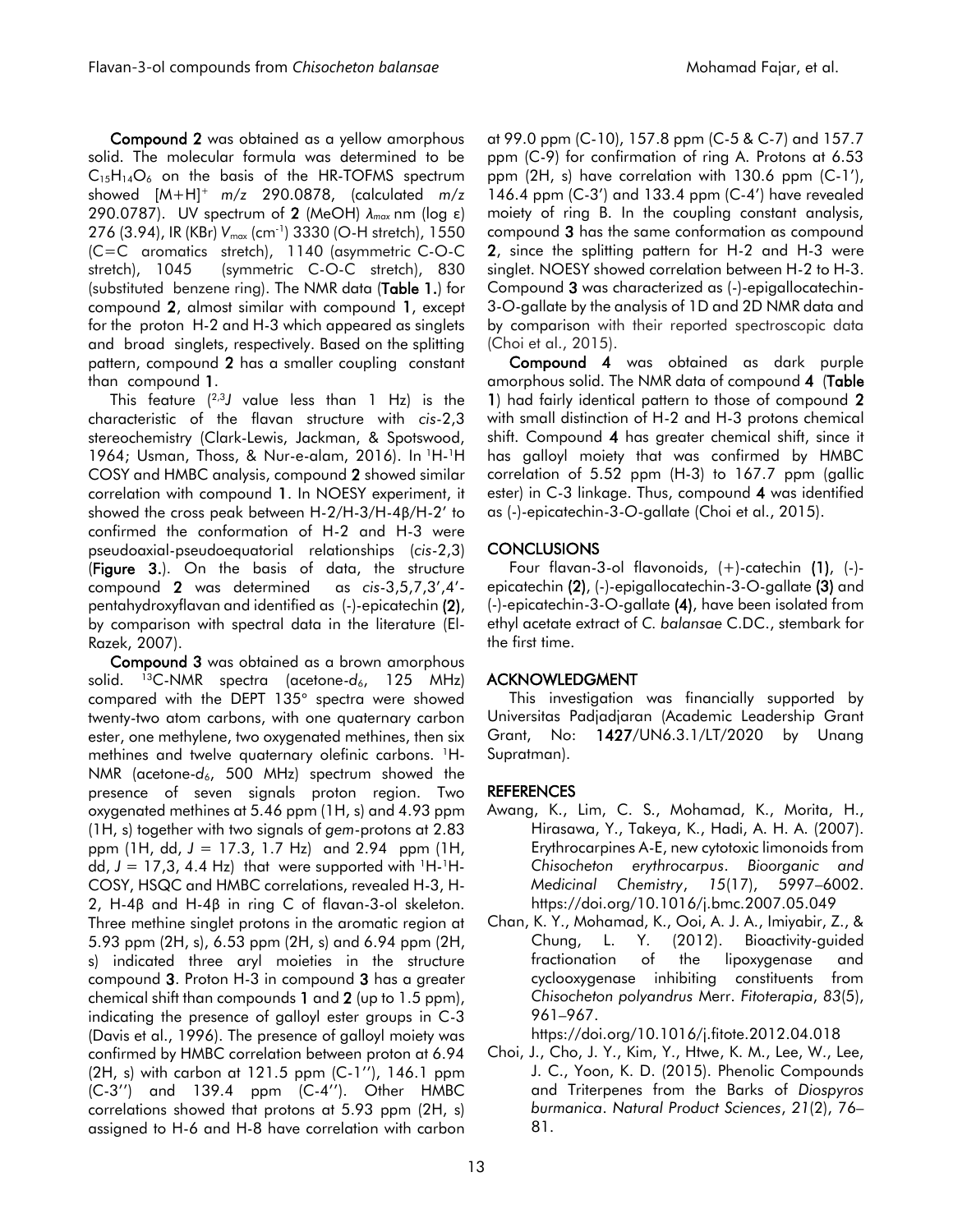Choi, S. J., Hong, Y. D., Lee, B., Park, J. S., Jeong, H. W., Kim, W. G., … Yoon, K. D. (2015). Separation of Polyphenols and Caffeine from the Acetone Extract of Fermented Tea Leaves (*Camellia sinensis*) Using High-Performance Countercurrent Chromatography. *Molecules*, *20*, 13216–13225.

https://doi.org/10.3390/molecules200713216

- Chong, S.-L., Hematpoor, A., Hazni, H., Sofian-Azirun, M., Litaudon, M., Supratman, U., … Awang, K. (2019). Mosquito larvicidal limonoids from the fruits of *Chisocheton erythrocarpus* Hiern. *Phytochemistry Letters*, *30*, 69–73. https://doi.org/10.1016/j.phytol.2018.12.013
- Clark-Lewis, J. W., Jackman, L. M., & Spotswood, T. M. (1964). Nuclear Magnetic Resonance Spectra, Stereochemistry and Conformation of Flavan Derivatives. *Australian Journal of Chemistry*, *17*(6), 632–648.
- Davis, A. L., Cai, Y., Davies, A. P., & Lewis, J. R. (1996). 1H and 13C NMR Assignments of Some Green Tea Polyphenols. *Magnetic Resonance in Chemistry*, *34*, 887–890.
- El-Razek, M. H. A. (2007). NMR Assignments of Four Catechin Epimers. *Asian Journal of Chemistry*, *19*(6), 4867–4872.
- Huang, S. S., Jian, K. L., Li, R. J., Kong, L. Y., & Yang, M. H. (2016). Phytosteroids and triterpenoids with potent cytotoxicities from the leaves of *Chisocheton cumingianus*. *RSC Advances*, *6*(8), 6320–6328. https://doi.org/10.1039/ c5ra23626f
- Katja, D. G., Farabi, K., Nurlelasari, Harneti, D., Mayanti, T., Supratman, U., Awang, K., Hayashi, H. (2016). Cytototoxic constituents from the bark of *Chisocheton cumingianus* (Meliaceae). *Journal of Asian Natural Products Research*, *19*(2), 194– 200. https://doi.org/10.1080/10286020.2016. 1196671
- Katja, D. G., Harneti, D., Mayanti, T., Farabi, K., & Supratman, U. (2017). Cytotoxic Triterpenoid from the Stembark of *Chisocheton celebicus* (Meliaceae). *Makara Journal of Science*, *21*(1), 8– 12. https://doi.org/10.7454/mss.v21i1.7531
- Najmuldeen, I. A., Hadi, A. H. A., Mohamad, K., Awang, K., Ketuly, K. A., Mukhtar, M. R., Morita, H. (2012). Chisomicines D and E, two new limonoids from *Chisocheton ceramicus*. *Heterocycles*, *84*(2), 1265–1270. https://doi.org/10.3987/COM-11-S(P)31
- Najmuldeen, I. A., Hadi, A. H. A., Mohamad, K., Awang, K., Nasab, M. F., Ketuly, K. A., … Morita, H. (2011). Steroids From *Chisocheton tomentosus*. *Malaysian Journal of Science*, *30*(2), 144–153.
- Nugroho, A. E., Hashimoto, A., Wong, C. P., Yokoe, H., Tsubuki, M., Kaneda, T., Hadi, A.H.A., Morita, H. (2017). Ceramicines M–P from *Chisocheton ceramicus*, isolation and structure–activity relationship study. *Journal of Natural Medicines*, *72*(1), 64–72. https://doi.org/10.1007/s11418- 017-1109-2
- Nurlelasari, Katja, D. G., Harneti, D., Wardayo, M. M., Supratman, U., & Awang, K. (2017). Limonoids from the seeds of *Chisocheton macrophyllus*. *Chemistry of Natural Compounds*, *53*(1), 83–87. https://doi.org/10.1007/s10600-017-1916-4
- Nurlelasari, Muflihah, L.F., Wardoyo, M.M., Harneti, D. Huspa, P., & Awang, K. (2014). cytotoxic 7 hydroxy-6-methoxy coumarin compound from the stem bark of *Chisocheton macrophyllus*. *Bionatura Journal of Life Sciences and Physics*, *16*(1), 69-72.
- Phongmaykin, J., Kumamoto, T., Ishikawa, T., Suttisri, R., & Saifah, E. (2008). A new sesquiterpene and other terpenoid constituents of *Chisocheton penduliflorus*. *Archives of Pharmacal Research*, *31*(1), 21–27. https://doi.org/10.1007/s12272- 008-1115-8
- Shilpi, J. A., Saha, S., Chong, S.-L., Nahar, L., Sarker, S. D., & Awang, K. (2016). Advances in Chemistry and Bioactivity of the Genus *Chisocheton* Blume. *Chemistry and Biodiversity*, *13*(5), 483–503. https://doi.org/10.1002/cbdv.201400373
- Shiono, Y., Sasaki, T., Shibuya, F., Yasuda, Y., Koseki, T., & Supratman, U. (2013). Isolation of a Phomoxanthone A Derivative, a New Metabolite of Tetrahydroxanthone, from a *Phomopsis* sp. Isolated from the Mangrove, *Rhizhopora mucronata*. *Natural Products Communication*. 2013 *8*(12), 1735 -1737.
- Shiono, Y., Miyazaki, N., Murayama, T., Koseki, T., Harizon., Katja, G.D., Supratman, U., Nakata, J., Kakihara, Y., Saeki, M., Yoshida, J., Uesugi, S., Kimura, K. 2016. GSK-3b inhibitory activities of novel dichroloresorcinol derivatives from *Cosmospora vilior* isolated from a mangrove plant. *Phytochemistry Letters 18*, 122–127. https://doi.org/10.1016/j.phytol.2016.09.007.
- Supriatno, Hidayat, A. T., Farabi, K., Abdullah, F. F., Herlina, T., Supratman, U., & Awang, K. (2017). Flavanoids from the Stembark of *Chisocheton pentandrus* (Meliaceae). *Jurnal Kimia Valensi*, *3*(2), 123–127.
- Supriatno, Nurlelasari, Herlina, T., Harneti, D., Maharani, R., Tatang, A., Hidayat, A.T., Mayanti, T., Supratman, U., Azmi, M.N., Shiono, Y. (2018). A new limonoid from stem bark of *Chisocheton pentandrus* (Meliaceae). *Natural Product*